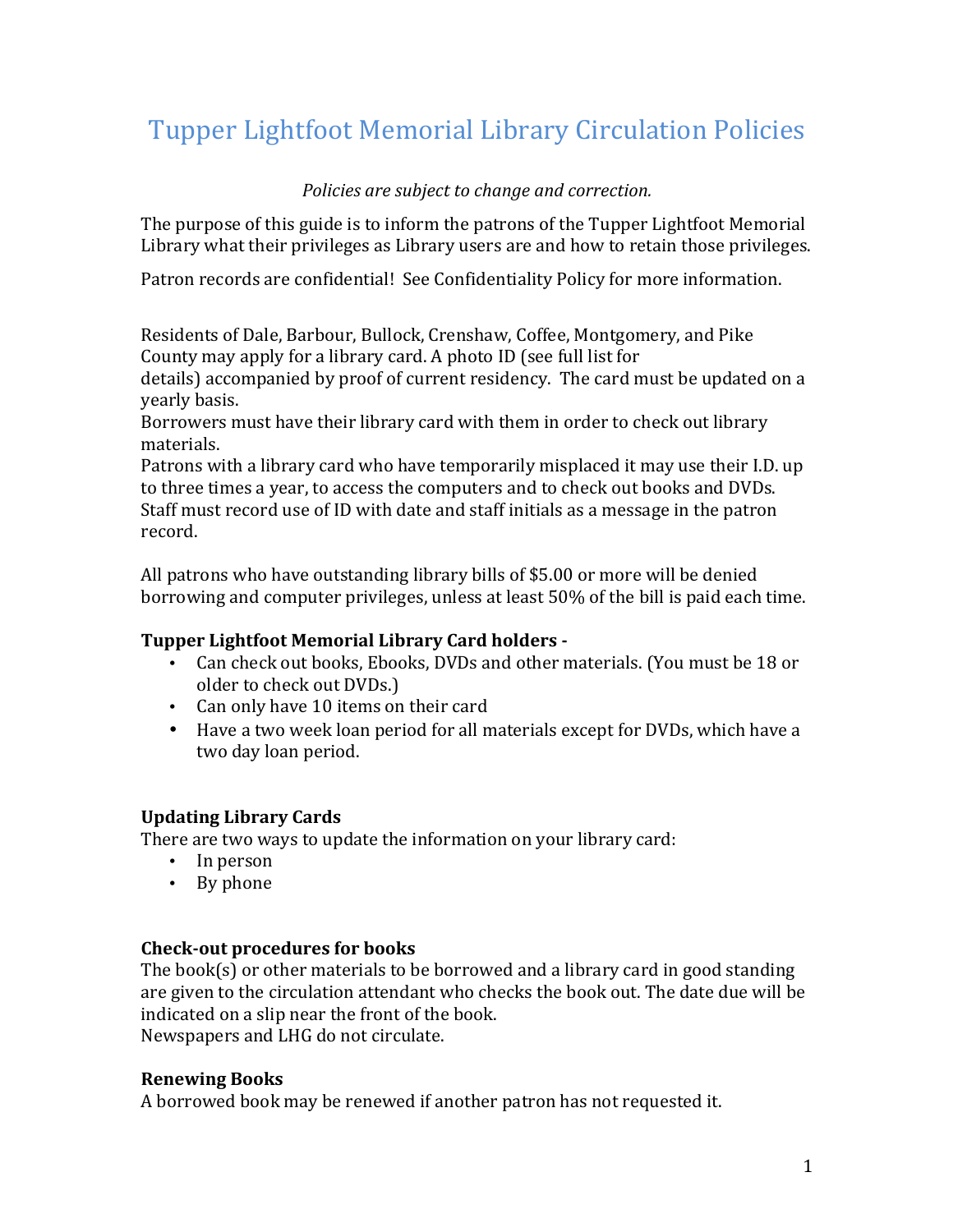Renewals can be made

- in person
- by phone  $(334-735-2145)$
- online via library catalog with created account.

Telephone the Circulation Desk at (334) 735-2145 if you have any questions. A book may be renewed three times before it must be returned.

## **Overdue and Lost Books**

## • **Overdue Books**

Overdue books occur a fine of \$0.10 a day. DVDs occur \$1.00 a day. If fines are \$5.00 or more, borrowing and computer privileges will be revoked unless at least 50% of fine is paid each time. Likewise, patrons with three or more items overdue will have borrowing and computer privileges revoked until items are returned.

- Lost books. A book two months overdue will be considered lost. Bills for lost books are assessed by the cost in the library system and immediately added to patron account.
- Damaged books. If a book is damaged beyond expected usability while checked out to a patron, the patron must pay for the book. Bills for damaged books are assessed by the cost in the library system and immediately added to patron account.

Other Damage Fees:

- o Book Cover- \$3.00
- $\circ$  DVD Case- \$3.00

#### **Payment**

Cash and checks are accepted for payment of fines. Debit and credit cards are not accepted. 

#### **Returning Books**

Books may be returned to Circulation Desk, to the book drop located on Oak Street, or can be placed in the slot in the Main Street entrance door.

#### **Reserves and Patron Request Forms**

When a patron wants to check out a book that is currently checked out by another patron, library staff will mark in library system the book on reserve for said patron. Only two books may be reserved at a time. When the book becomes available, a note will be put on the book stating the date the book was returned. The book will be held at the Circulation Desk for fourteen days and the person requesting it will be notified. Once the book has been held past fourteen days, it will be released into circulation again.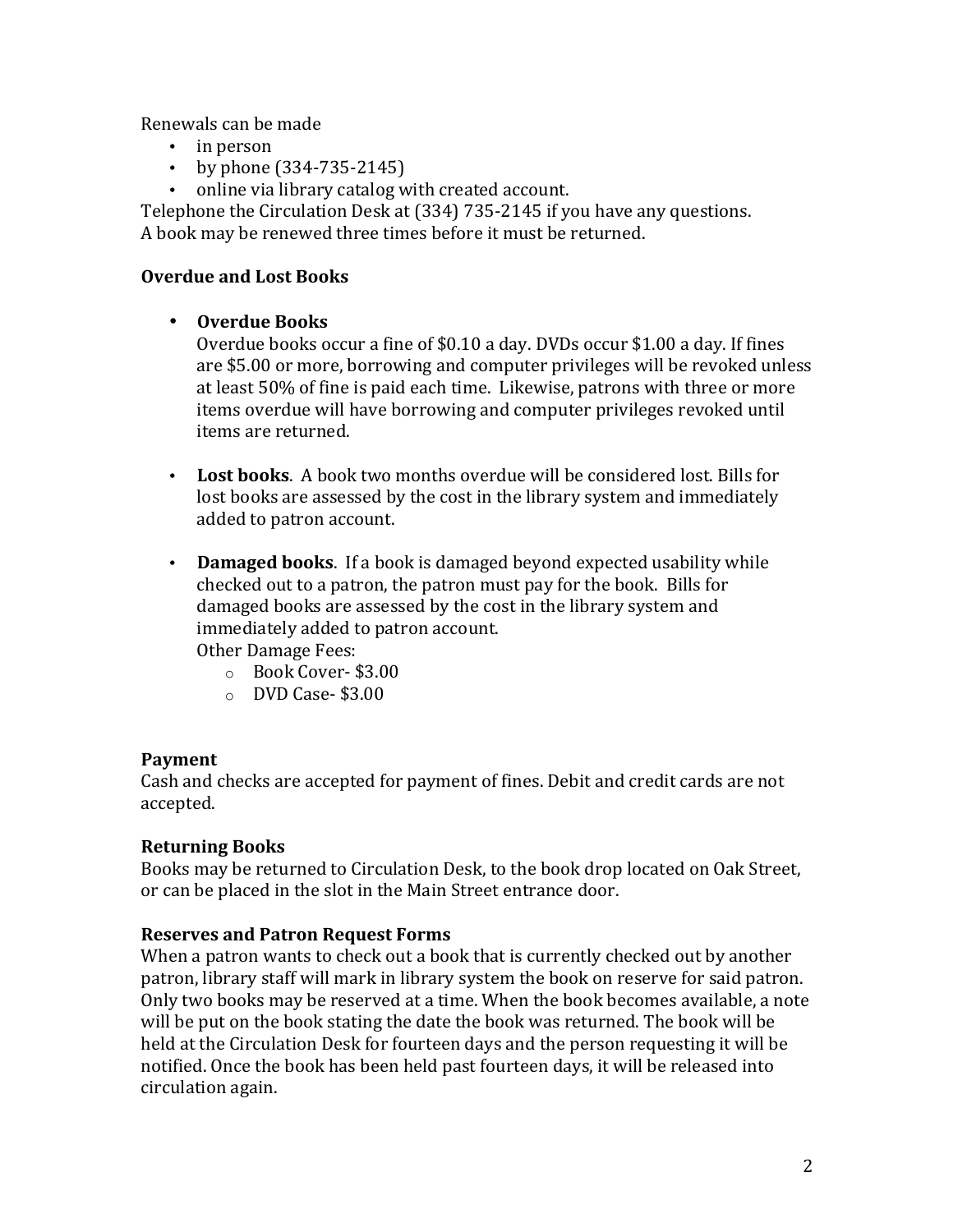Patrons may complete a request form for books not currently in the Library's inventory. Upon review of the request form by the Library Director, it will be determined if the item being requested will be purchased.

## **New Card**

Library cards will be issued the same day, unless submitted after 3:00 p.m. If a patron already has a card, a replacement card may be purchased for \$5.00.

# **Update** of cards

When the library system indicates that patron information is due for updating, the patron will be asked to verify address, phone number, emails, etc.

# **Adult Cards**

For patrons 18 or older to sign up for a library card, the library requires that they have a Valid  $ID^*$  and proof of current residency.

Patron signing up will fill out pertinent information on application card and sign the Policy Signature Page, which indicates that the following policies have been read and understood: Technology Safety, Circulation, Safe Child and Code of Conduct

# **\*Valid IDs**

- Valid Driver's License
- Valid Non-driver ID
- Valid Alabama Photo Voter ID
- Valid State Issued ID (Alabama or any other state)
- Valid Federal Issued ID
- Valid US Passport
- Valid Employee ID from Federal Government, State of Alabama, County Government, Municipality, Board, Authority, or other entity of this state
- Valid student or employee ID from a college or University in the State of Alabama (including postgraduate or technical or professional schools)
- Valid Military ID
- Valid Tribal ID

# **Children Cards**

An adult must sign up for library cards for children under the age of 18. Adults are informed by library staff of the following:

- The children's library card is connected to the adult signing for the child's library card.
- The Policy Signature Page must be signed by legal guardian of child/ren.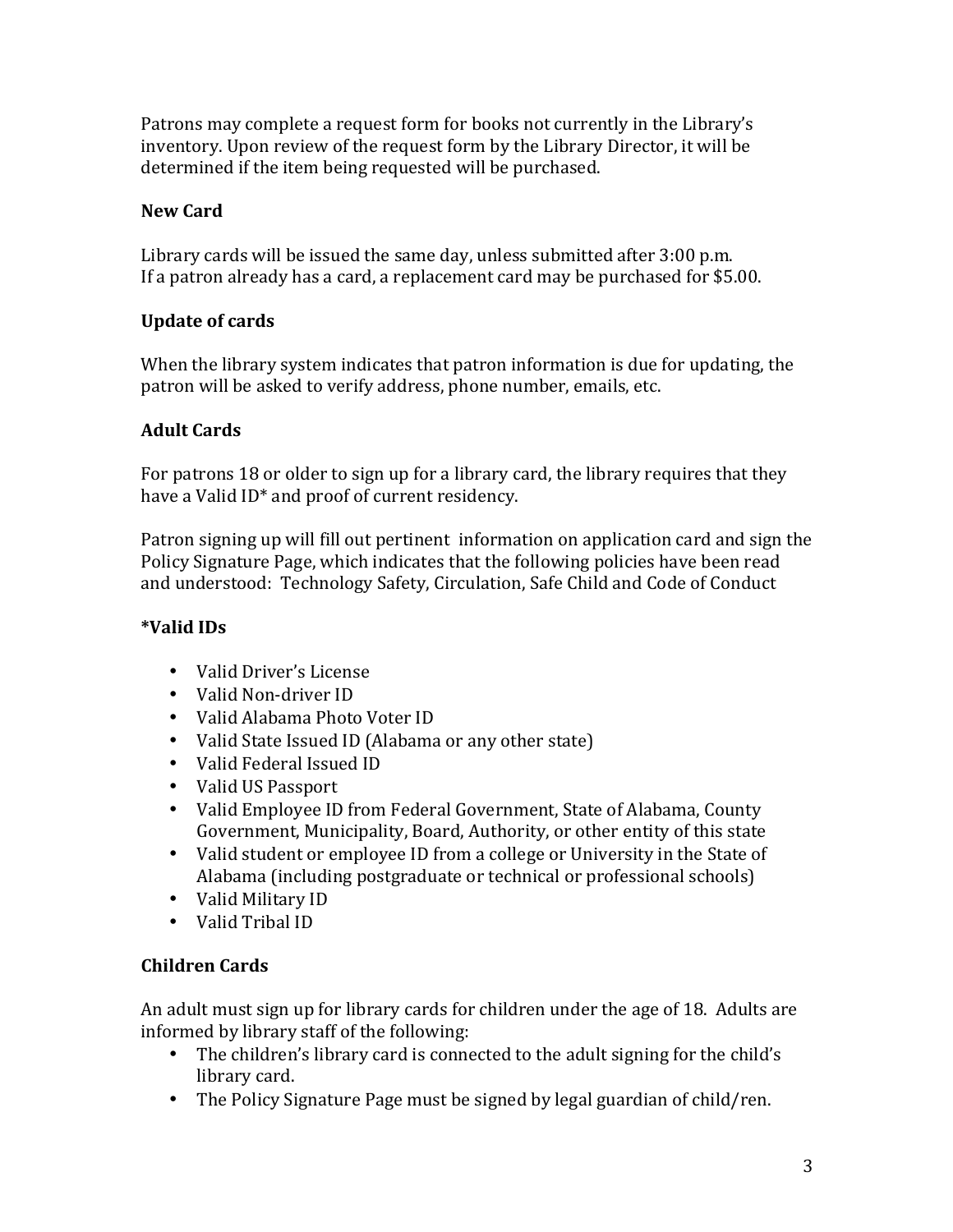- On the Policy Signature Page, the legally-responsible person must list the adult who will be signing for the library card.
- The adult signs the child's application card.
- The adult must already have a card or must sign up at the same time as the child.
- The adult picks up the library card for the child.

## **Patron Name Change**

Inform the library staff of any name changes.

## **Other Information**

- New cards are not given when cards are expired but patron information is updated.
- Children 12 and up must have a card to access computers. To use computers, children 11 and under must sign in with his or her library card and be supervised by an adult who has a card (not just photo ID) and has no alerts pertaining to supervision in the circulation system.
- You must be 18 to check out DVDs.
- I.D. usage (without library card) is capped at three times per year.
- The amount of books and DVDs you may circulate at a time depends on what status you hold (I.E. Adult, Juvenile, Teacher)
- Library books may be renewed up to three times. DVDs may not be renewed. However, if patron brings in items, staff may check in and then check back out to patron, as long as items are not on reserve.
- In-House Use of library materials does not require a library card
- Wi-Fi usage does not require a library card but does require a password.

#### **Remote access to library online resources**

To access Ebooks and audiobooks, you must be a current library card holder at the Tupper Lightfoot Memorial Library.

#### **How to Access Ebooks**

#### **Summary**